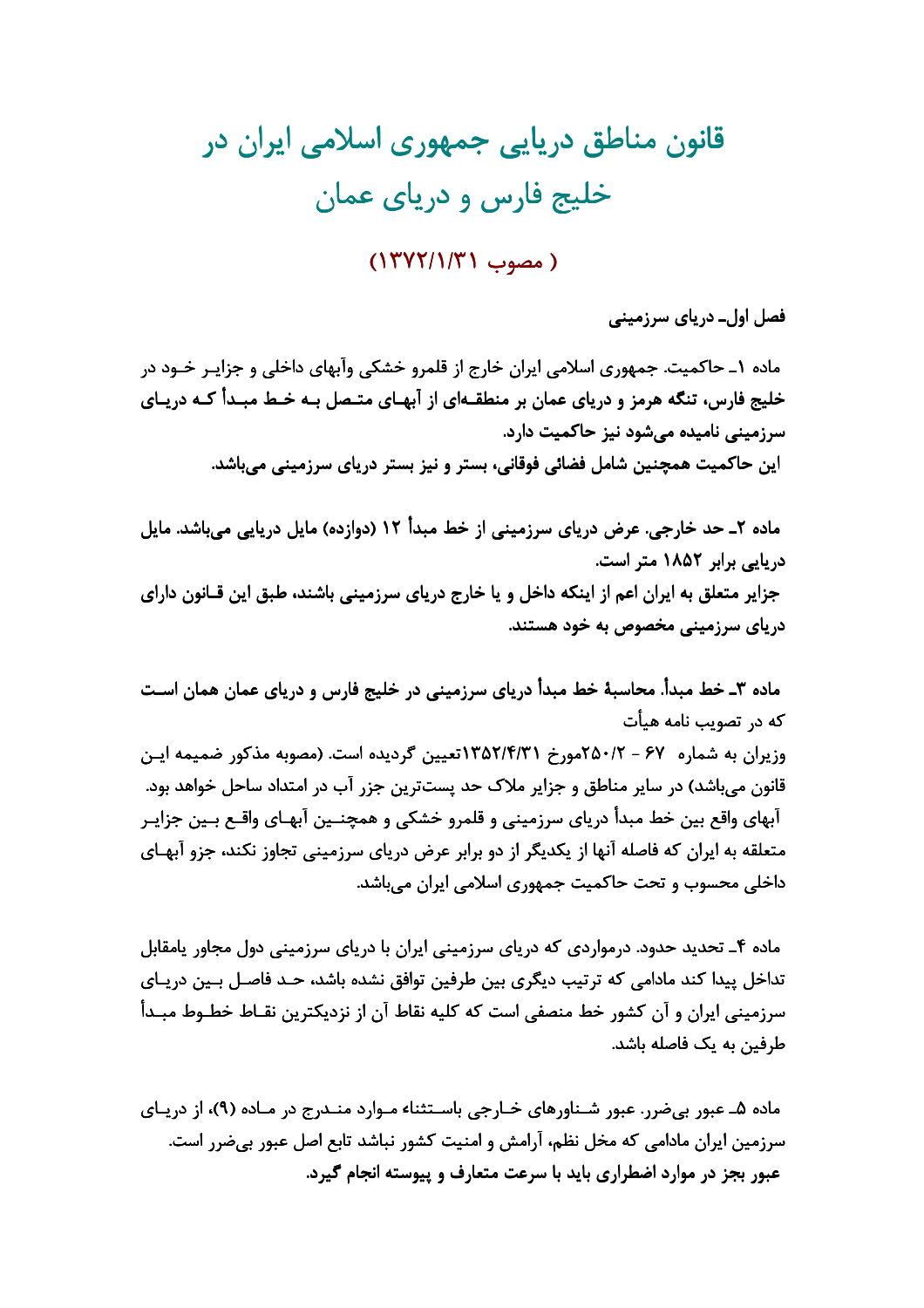ماده ۶ـ شرایط عبور بی ضرر. عبور شناورهای خارجی در صورت مبادرت به هر یک از اقدامات زیر بیضرر تلقی نشده و بر حسب مورد مشمول مقررات جزایی و مدنی خواهد بود. الف\_ هر گونه تهدید یا استفاده از زور علیه حاکمیت، تمامیت ارضی و استقلال جمهوری اسـلامی ايران يااقدام بهرنحو ديگري كه ناقض اصول حقوق بينالملل باشد. ب۔اقدام به تمرین یا مانور با هر نوع سلاح . ج۔ جمعآوری هر گونه اطلاعاتی که به زیان امنیت ملی، امور دفاعی یامنافع اقتصادی کشور باشد. دـ هرگونه تبلیغاتی که منظور از آن لطمهزدن به امنیت ملی، امور دفـاعی و یـا منـافع اقتـصادی كشور باشد. ه ــ پرواز و فرود و انتقال هر نوع هواپیما و هلیکوپتر و ادوات نظامی ونیرو به واحدهای شناور دیگر و ساحل. وـ نقل و انتقال افراد، بارګیری یا تخلیه هر نوع کالا و پول بـرخلاف قـوانین و مقـررات جمهـوری اسلامی ایران. ز۔ ایجاد هر گونه آلودگی محیطزیست دریایی بر خلاف مقررات جمهوری اسلامی ایران. حـ هر گونه فعالیت صیادی و بهرهبرداری از منابع دریایی. طــ انجام هر نوع پژوهش علمی، نقشهبرداری، لرزه نگاری و نمونهبرداری. ی۔ ایجاد اختلال در سیستمهای ارتباطی یا سایر تأسیسات کشور. ک۔انجام هر نوع فعالیت دیگری که لازمه عبور کشتی نباشد.

ماده ۷ـ مقررات تکمیلی. به منظور حفظ مصالح کشور و حسن اجرای عبور بیضرر دولت جمهوری اسلامی ایران بر حسب مورد مقررات ضروری دیگر را وضع خواهد کرد.

ماده ۸ـ تعلیق عبور بیضرر. بمنظور دفاع از امنیت و بنا به مصالح عالیــه کــشور دولــت جمهــوری اسلامی ایران میتواند عبور و توقف کلیه شناورهای خارجی را در قسمتهائی از دریای سرزمینی به حالت تعليق در آورد.

ماده ۹\_ مستثنیات عبور بی ضرر. عبور شناورهای جنگی، زیـر دریـاییهـا، شـناورهای بـا سـوخت هستهای و هر نوع وسیله غوطه ور دیگر و همچنین شناورها و زیر دریاییهای حامل مواد اتمی یـا خطرناک و یا زیان آور برای حفظ محیطزیست و شناورهای تحقیقاتی خارجی از دریـای سـرزمین منوط به موافقت قبلی مقامات صالحه جمهوری اسلامی ایران خواهد بود. زیـر دریـاییهـا بایـد در سطح آب و با پرچم برافراشته عبور نمایند.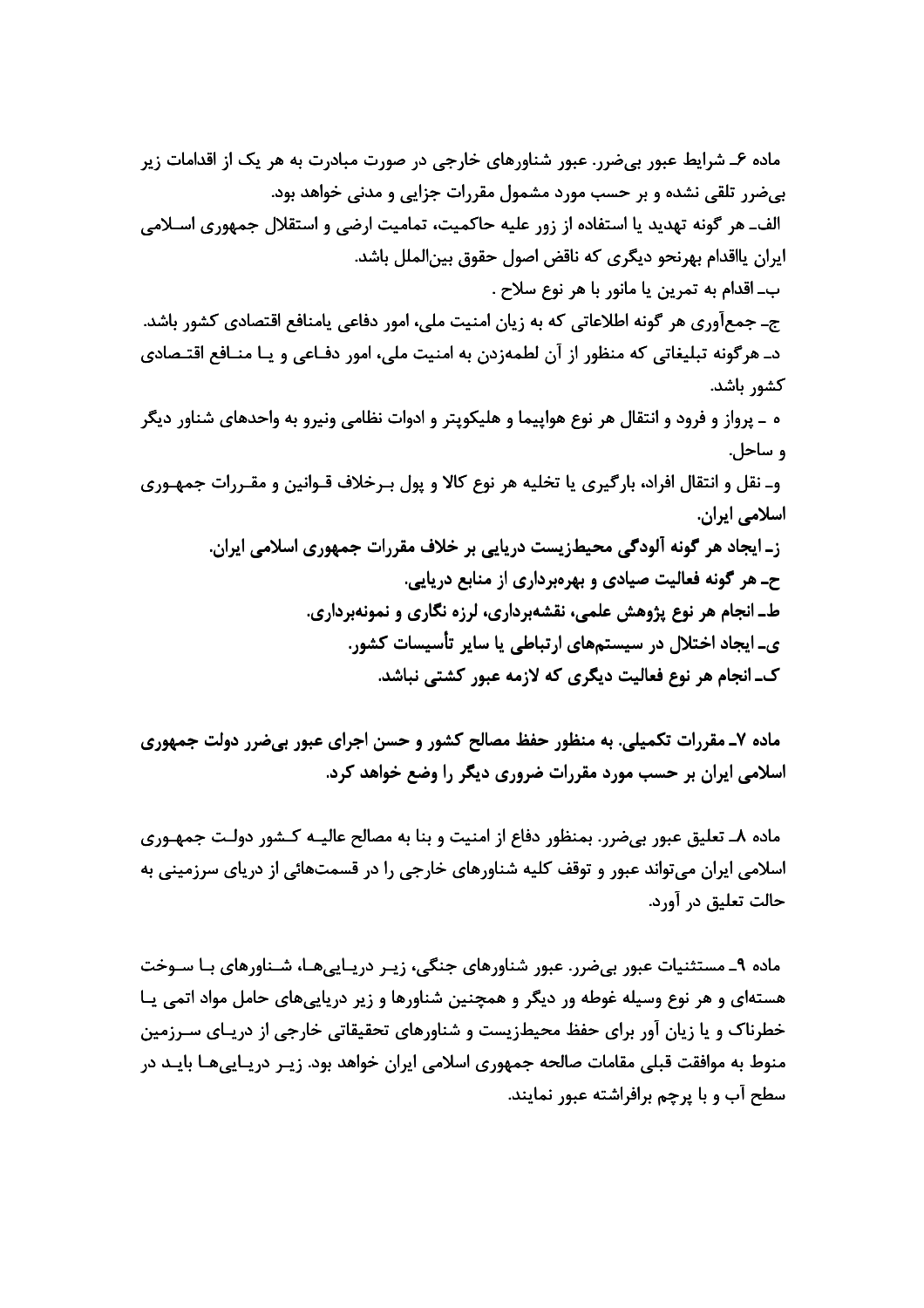ماده ۱۰ـ صلاحیت کیفری. تعقیب، رسیدگی و مجازات جرائم ارتکابی در کشتیهای در حال عبور از دریای سرزمینی در موارد زیر در صلاحیت مراجع قضائی جمهوری اسلامی ایران می باشد. الف\_ چنانچه اثرات و عواقب جرم متوجه جمهوری اسلامی ایران گردد. ب۔ چنانچه جرم ارتکابی مخل صلح و نظم و آرامش داخلی و یا نظـم عمـومی دریـای سـرزمینی ىاشد. ج۔ چنانچه فرماندہ کشتی یا نمایندہ دیپلماتیک یا کنسولی دولت صاحب پرچم کـشتی تقاضـای کمک و رسیدگی نماید. دـ چنانچه رسیدگی و تعقیب برای مبارزه با قاچاق موادمخدر و روان گردان ضروری باشد.

مادہ ١١ـ صلاحیت مدنی. مقامات ذیصلاح دولت جمهوری اسلامی ایران می تواننددر موارد زیر بـه منظور اجراي قرار تأمين و يا احكام محكوميت، نسبت به متوقف كردن تغييـر مـسير و يـا توقيـف کشتی و بازداشت سرنشینان آن اقدام نمایند. الف۔ کشتی از آبهای داخلی ایران خارج و در دریای سرزمینی در حرکت باشد. ب۔ کشتی در دریای سرزمینی ایران متوقف باشد. ج۔ کشتی درحال عبور از دریای سرزمینی باشد مشروط بر اینکـه منــشأ قـرار تـأمین و یـا حکـم محکومیت، تعهدات و یا الزامات ناشی از مسئولیت مدنی همان کشتی باشد.

فصل دومـ منطقه نظارت

ماده ۱۲ـ تعریف. منطقه نظارت منطقهای است که در مجاورت دریای سرزمینی که حد خارجی آن از مبدأ ۲۴ مایل دریای باشد.

ماده ۱۳ـ صلاحیت مدنی و کیفری. به منظور پیشگیری از نقض قوانین و مقررات کـشور از جملـه مقررات امنيتي، گمر کي، دريائي، مالي، مهاجرتي، بهداشتي، زيـست محيطـي و تعقيـب و مجـازات متخلفین، دولت جمهوری اسلامی ایران در منطقه نظارت اقدامات لازم را معمول خواهد داشت.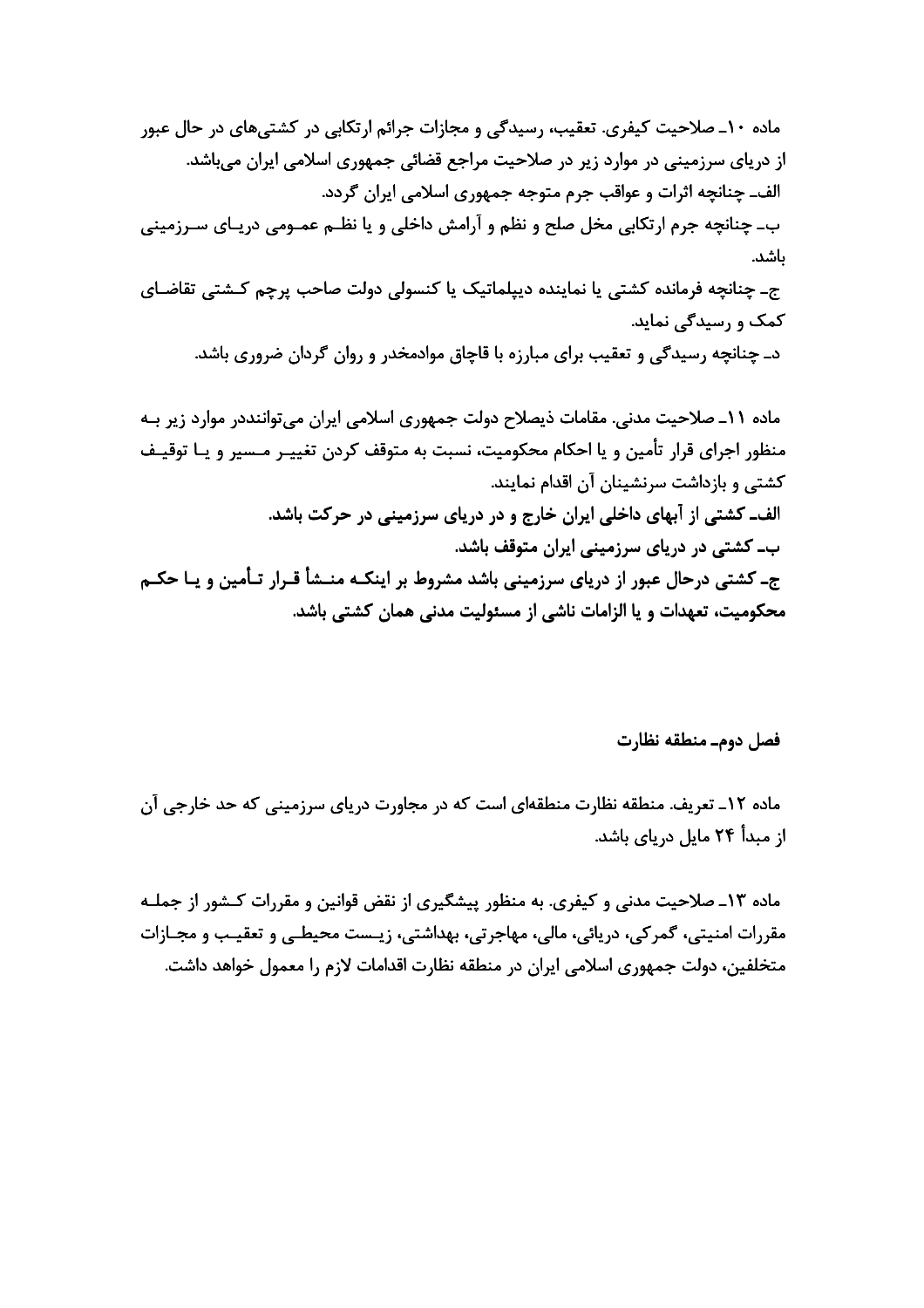فصل سوم\_ منطقه انحصاري اقتصادي و فلات قاره

ماده ۱۴ـ حقوق حاکمه و صـلاحيت در منطقـه انحـصاري اقتـصادي. حقـوق حاکمـه وصـلاحيت جمهوری اسلامی ایران در ماورای دریای سرزمینی که منطقه انحصاری اقتصادی نامیده میشود به شرح زیر اعمال مے گردد: الف\_اکتشاف و بهرهبرداری و حفاظت واداره کلیه منابع طبیعی جاندار و بیجان بستر و زیـر بـستر دریا و آبهای روی آن و انجام سـایر فعالیـتهـای اقتـصادی مـرتبط بـا بهـرهبـرداری از آب ،بـاد و جريانهاي دريائي جهت توليد انرژي . حقوق مذکور در این منطقه انحصاری است. ب۔ وضع و اجرای قوانین و مقررات مناسب به ویژه در زمینه فعالیتهای زیر: ١ـ احداث و استفاده از جزاير مصنوعي و ساير تأسيسات و بناها و تعبيه كابل و لولههاي زير دريائي و تعیین حریمهای امنیتی و ایمنی مربوط. ٢ـ انجام هر گونه پژوهش. ۳ـ حفاظت وحمايت از محيطزيست دريائي. جـ اعمال حقوق حاكمه كه بموجب معاهدات بين المللي و منطقهاي تفويض شده است.

ماده ۱۵ـ حقوق حاکمه و صلاحیت در فلات قاره. حاکمیت و صلاحیت جمهـوری اسـلامی ایـران نسبت به فلات قاره که دنباله طبیعی قلمرو خشکی و شامل بستر و زیر بستر مناطق دریائی مجاور و ماورای دریای سرزمینی ایران می باشد نیز طبق مفاد ماده (۱۴) بر حسب مورد اعمال می گردد.

ماده ۱۶ـ فعالیتها و اقدامات ممنوعه. انجام فعالیتها و تمرینات نظامی بیگانه جمعآوری اطلاعات و هر گونه عملی که با منافع و حقوق جمهوری اسلامی ایران در منطقه انحصاری اقتصادی و فلات قاره منافات داشته باشد ممنوع است.

ماده ١٧ـ فعاليت، كاوش و تحقيقات علمي. انجام هر گونه فعاليت جهت دستيابي به اشياء مغروق، کاوش وتحقیقات علمی در منطقه انحصاری اقتصادی و فلات قاره منوط به اجـازه مقامـات ذیـربط جمهوری اسلامی ایران میباشد.

ماده ١٨ـ حفظ محيطزيست و منابع طبيعي. دولـت جمهـوري اسـلامي ايـران جهـت حفاظـت و حمایت از محیطزیست دریائی و استفاده مطلوب از منابع جاندار و سایر ذخـائر منطقــه انحـصاری اقتصادی و فلات قاره اقدامات لازم را معمول خواهد داشت.